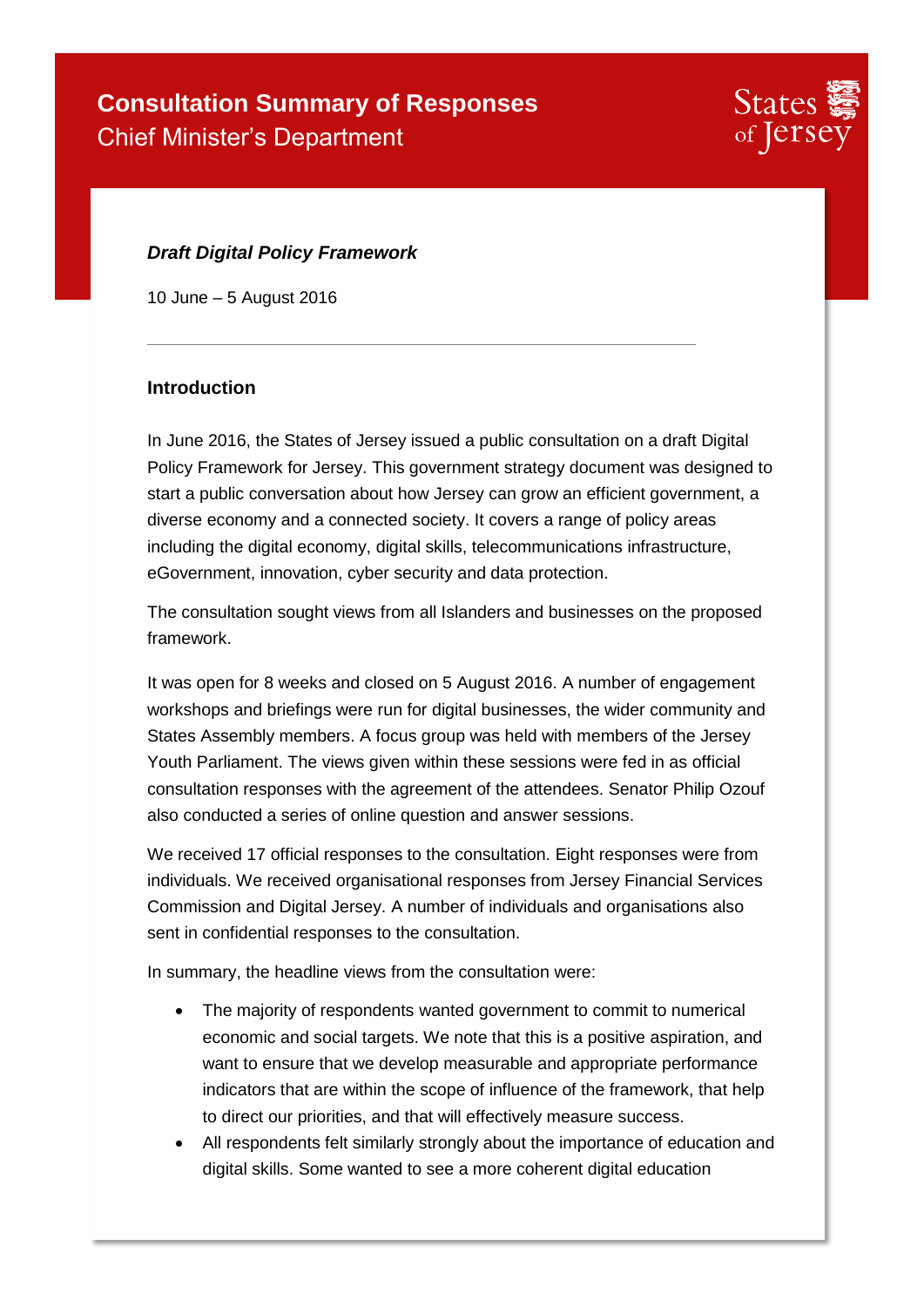

strategy, following on from the Education Department's 'Thinking Differently' strategy, and others felt we should do more to enable skilled workers to relocate to Jersey.

 A large proportion of the digital sector saw the eGov programme as an opportunity to be a catalyst of, and a symbol for, Jersey as a successful digital jurisdiction – and wanted to see this happening at a faster pace.

This document reiterates the questions asked as part of the consultation and provides a summary of the responses given. The full, non-confidential, responses can be found as Annexes published alongside this document.

This document does not have government's reaction to the responses, but we are now carefully considering all of the consultation responses and will address these in the next iteration of the Digital Policy Framework, to be published later in the autumn.

### **Summary of Consultation Responses**

### **Digital Skills for All Islanders**

- 1. In terms of upskilling Jersey's existing workforce to use digital technology, how much responsibility do you think lies with government and how much with the private sector in Jersey? Give details.
- 2. What do you think the government could do to ensure everyone in Jersey has the means to access the internet? Give details.
- 3. Do you think this section strikes the right balance between growing Jersey's domestic digital skills and attracting off-island talent to meet short term demand? Give details.
- 4. Do you have any further comments that you would like to make on this strategic goal? Give details.

### **Responses:**

• Three respondents stated that government has a limited role in upskilling the existing workforce to use technology. Instead they thought this should be the responsibility of the private sector. However, Digital Jersey suggested that government should continue to fund initiatives to improve the workforce's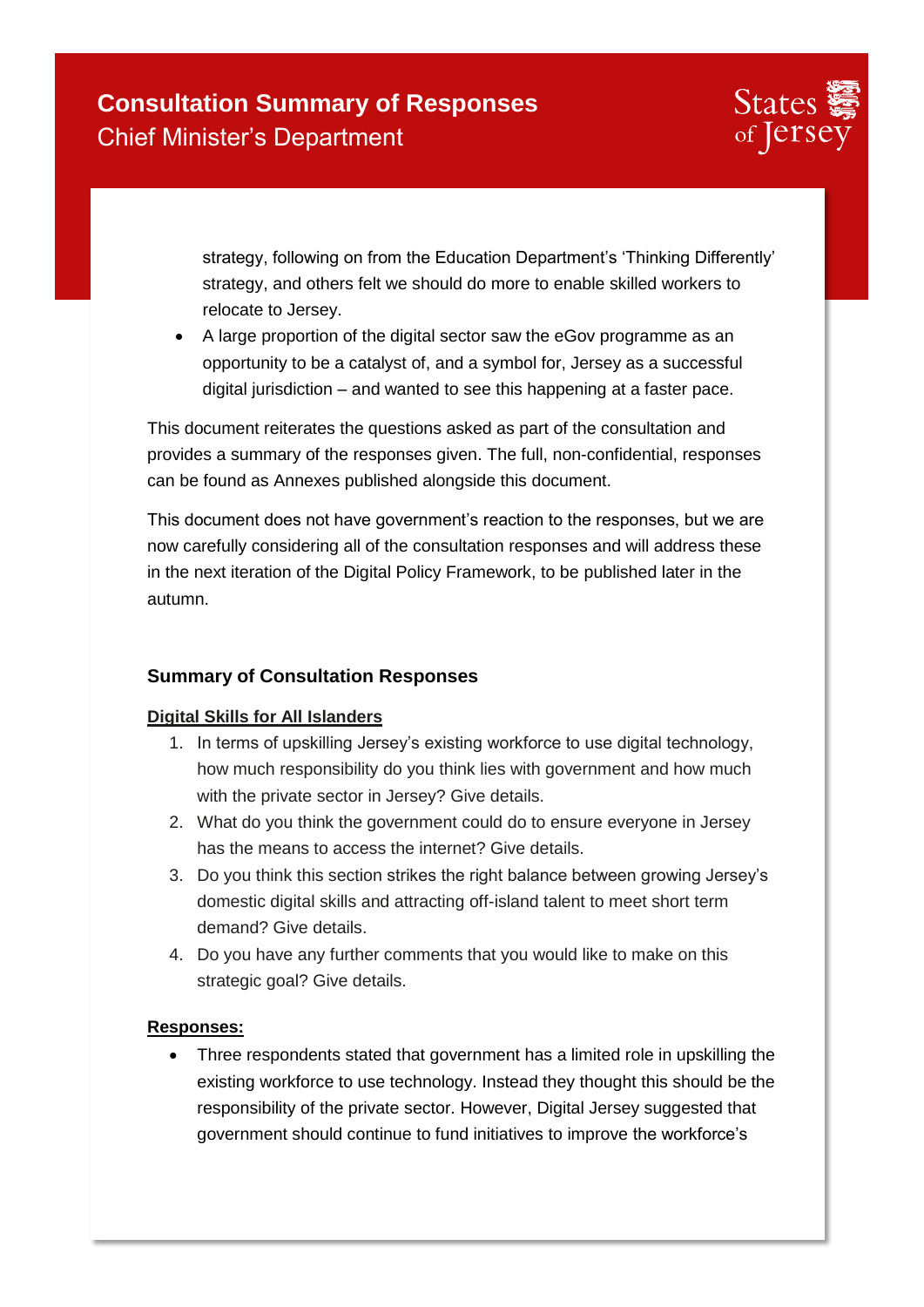

digital skills, such as those currently offered through Jersey Library and Digital Jersey.

- Various respondents praised the Digital Jersey Coding programme and Jersey Coders, supported by Digital Jersey. One suggested that government provide additional funding, on top of the support already given to Digital Jersey, to expand The Digital Jersey Coding programme, as demand was outstripping the number of places available.
- Four respondents felt that not enough emphasis was given in the school curriculum to giving people the skills to make technology, as well as use it.
- One respondent suggested that the Education Department should publish a new digital skills strategy, since the Thinking Differently strategy expired in 2015, and that this should be communicated within the next version of the framework.
- Respondents disagreed on how effective the availability of ICT and coding education at schools was in setting up young people for careers in technology. Some thought this would help to foster an interest and give students a key understanding of technology, while others felt it could dampen creativity and risk teaching obsolete toolsets.
- Two respondents suggested that government should provide grants to Higher Education applicants wishing to study science and technology, and then actively support them to return to the Island – although no specific details were given.
- Three respondents suggested that there was a lack of relevant postgraduate education opportunities in Jersey, and that this was limiting Jersey's access to digital talent.
- Some respondents, including those from the Jersey Youth Parliament, felt that teachers were often ill-equipped to make best use of technology, while ICT teaching faced inherent difficulties in remaining relevant as technology is a fast-developing area.
- Four respondents believed that digital career options should be made more visible, and stated that they would welcome closer working between schools and Digital Jersey to showcase the variety of job options in the digital sector.
- Three respondents praised Jersey Library for its crucial role in promoting digital inclusion through its technology initiatives. One respondent highlighted that eGov would mean more focus may be needed on digital inclusion to maximise the take up of online participation.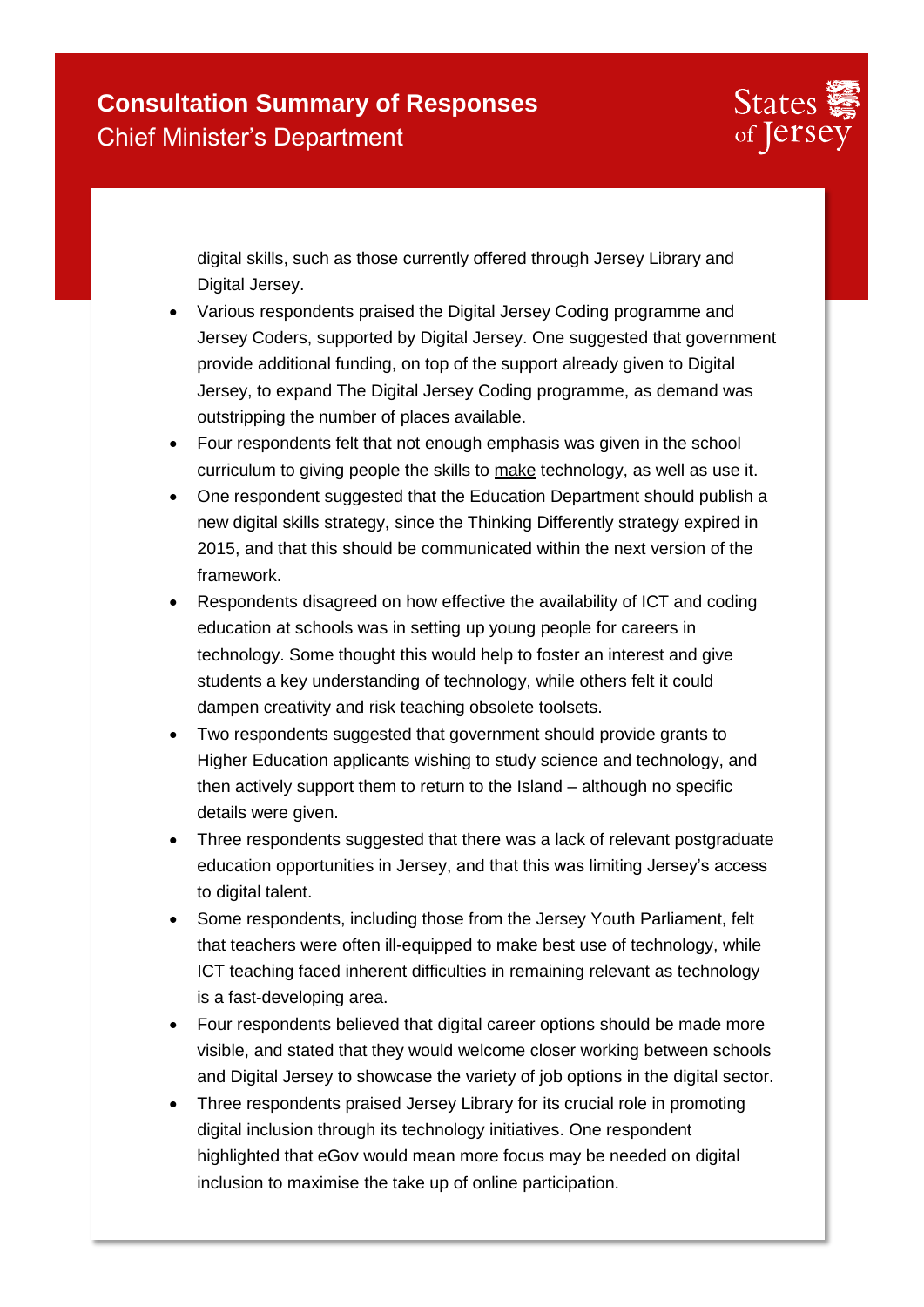

- Respondents were unanimous in their agreement that importing talent from off-island would be essential in growing the local digital sector. However, three respondents questioned government's assertion that this would only be short-term, pointing to the finance sector, which still requires migration to meet skills demands.
- Seven respondents suggested that the way Jersey currently grants work licenses will not work for the digital sector (particularly for entrepreneurs), and that this process needed to be reconsidered.
- One respondent suggested Digital Jersey needed to do more as an outwardfacing body to attract talented people (and business) to the Island, as Jersey Finance does for the finance sector.

### **Resilient Digital Infrastructure**

- 5. Do you think that Jersey should commit to a universal service obligation for broadband access? If so, what do you think would be appropriate? Give details.
- 6. Do you have any further comments that you would like to make on this strategic goal? Give details.

- Four respondents commented on the concept of introducing a broadband Universal Service Obligation for Jersey, with all seeing this as a positive move. One suggested that introducing a download and upload speed USO would send a strong message that Jersey does not want connectivity speed to stand in the way of technological development, while another suggested that we should guarantee a minimum access speed to every property. There was no consistent view given on what an appropriate speed for the USO might be.
- The majority of respondents agreed that JT's fibre to the home project was a very positive step forward for Jersey.
- Most respondents that commented on the JT fibre project asserted that it had been too slow to deliver rollout. There were also suggestions that JT should have prioritised businesses for early rollout, and concentrated on the St. Helier area.
- One respondent from the digital sector was concerned that imposing datausage limits in broadband contracts could act as a disincentive for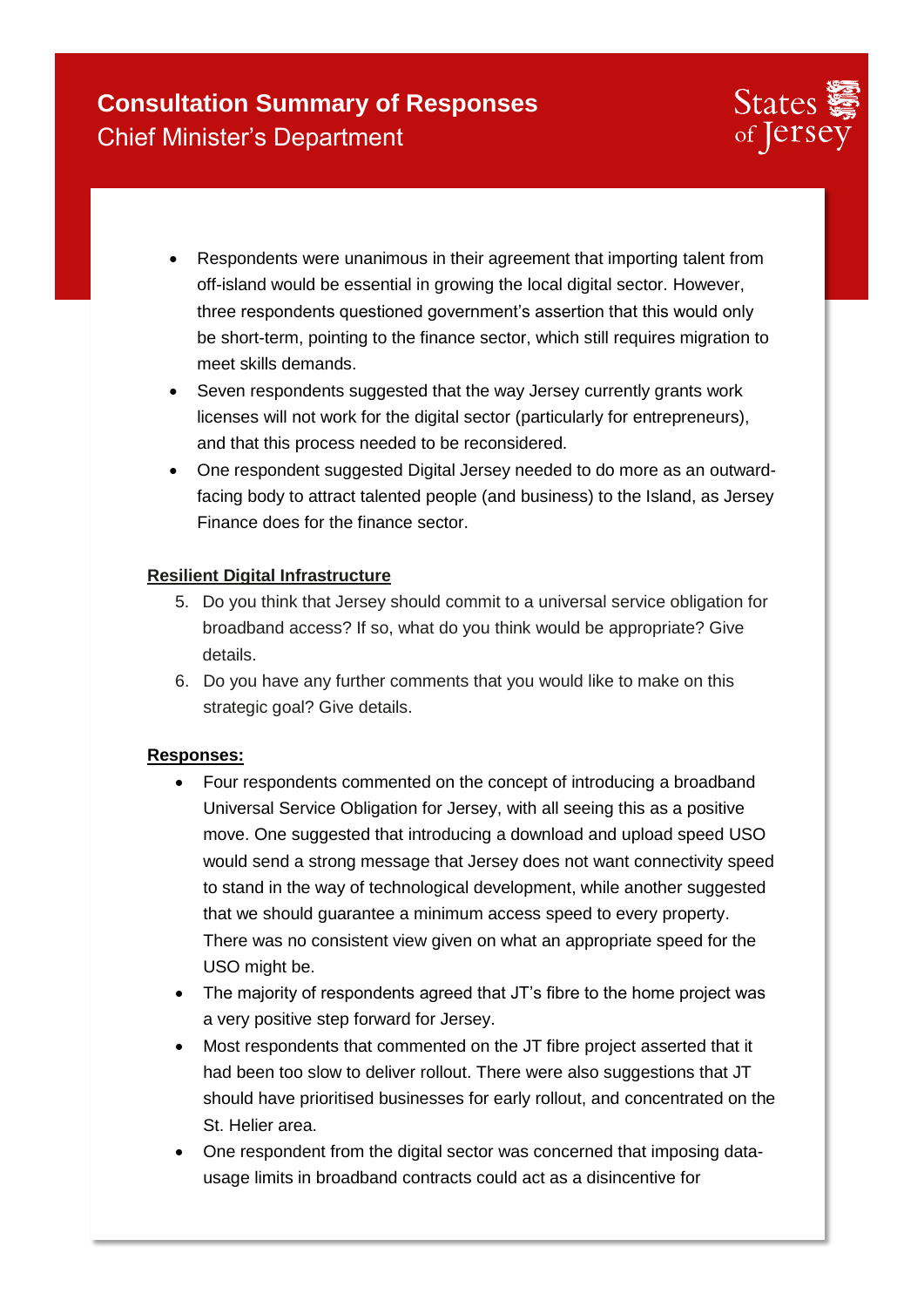

businesses with high data use, and prevent businesses from offering free Wi-Fi to customers and clients.

- One respondent suggested that work should be done to ensure the cost of on-island connectivity was not acting as a barrier to technology businesses wishing to locate to Jersey.
- Two respondents suggested that government should encourage the development of more on-island servers to take pressure off our off-island infrastructure.
- A number of digital sector respondents suggested that government should be more actively setting out a roadmap for infrastructural changes including 5G.
- Two respondents suggested that asymmetrical internet speeds were acting as a disincentive for local digital businesses, and the idea of more affordable symmetrical models should be explored.
- Some respondents felt that the Channel Islands Competition and Regulatory Authorities (CICRA) should be empowered to better hold internet service providers to account, for instance on quality of service provision, on service latency and on provision of advertised internet speeds.
- Three respondents, including Digital Jersey, wanted to see free public Wi-Fi in Jersey, or at least in St. Helier, but did not give suggestions on how this might be delivered or funded.
- One respondent was concerned that Jersey does not do enough to publicise its excellent digital infrastructure both locally and internationally, and they also believed this was compounded by public disagreements between CICRA and JT, which they felt had a detrimental impact upon the public's perception of the availability, accessibility and connected nature of the Island.

### **Government Digital Transformation**

- 7. Can you identify any barriers that Islanders may face in using government services when more of these are brought online? Give details.
- 8. How do you think government could make Islanders more comfortable with the idea of government managing more of their data due to digital transformation of services? Give details.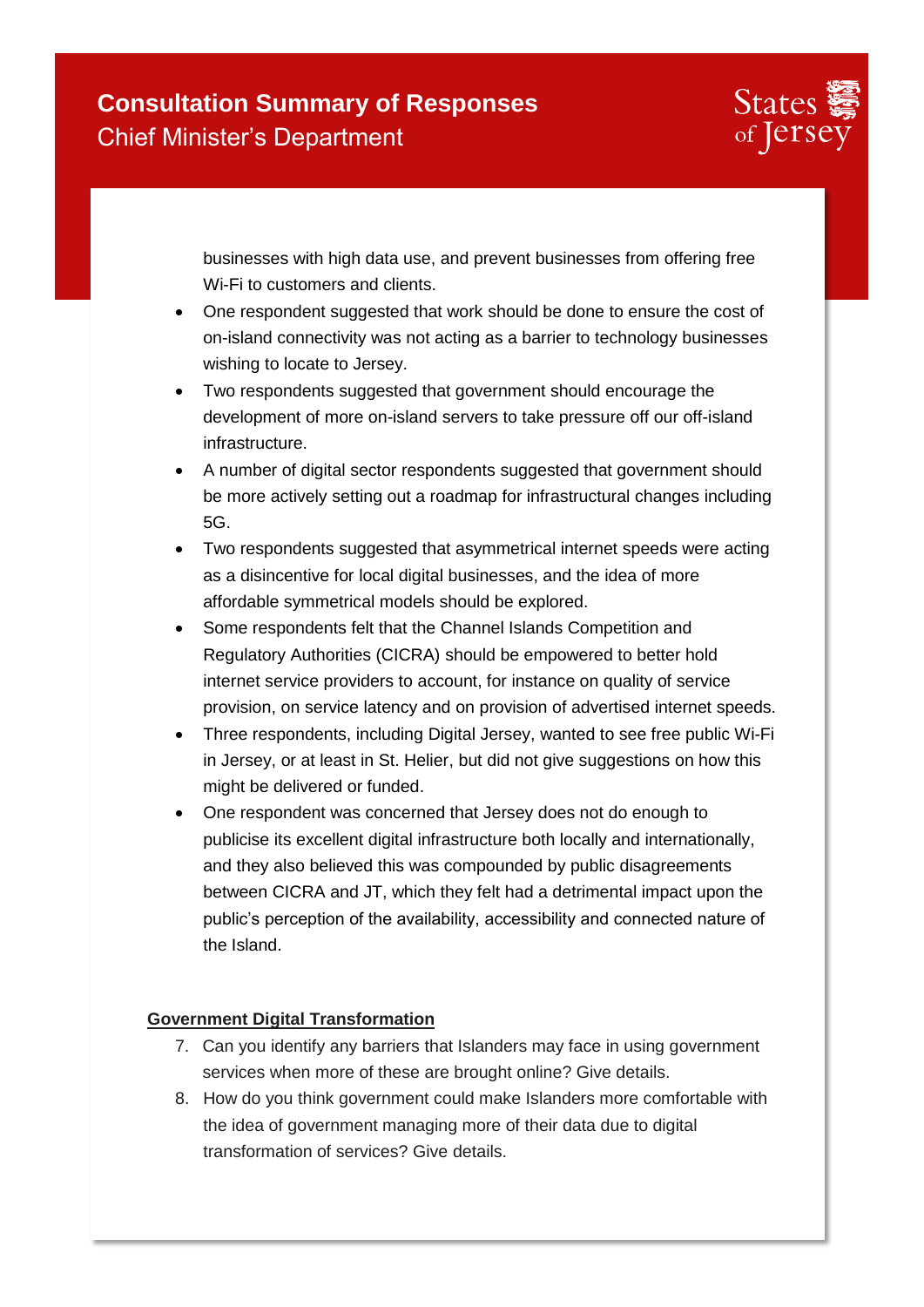

- 9. Can you identify any public sector services that you would particularly like to see moving online in the future? Give details.
- 10. Do you have any further comments that you would like to make on this strategic goal? Give details.

- The most frequent comment was in relation to what respondents felt was the slow pace of the eGov programme. They wanted to see more transparency over progress, and generally quicker execution speeds.
- One respondent suggested that Jersey did not need to worry about a potential 'digital divide' where older Islanders did not use or have access to technology as they could be helped by younger relatives. However, another respondent said more should be done to ensure all people had the ability to access and use online government services, particularly older Islanders.
- Two respondents emphasised the importance of ensuring that the eGov programme was fully aligned with Public Sector Reform activity.
- One respondent remarked that the cost of developing technology for eGov does not scale with the number of customers, but rather with the complexity of the solutions, which in Jersey will be similar to the complexity of those in the UK. The respondent suggested that Jersey should leverage its agility to succeed in areas such as enterprise architecture and digital ID.
- Three respondents highlighted a perceived cultural resistance within government to digital transformation, and they believed this was holding back progress in the eGov programme.
- When asked what government services people would like to see making the move to digital, respondents suggested: change of address, income tax statements, parking payments, appointment bookings more generally, land registry services, passport applications. In addition, a couple of respondents suggested that the individual services themselves were less important than ensuring a truly cross-department, user-focussed approach was taken, with strong back-end functionality (particularly effective and safe crossdepartment data sharing).
- Three respondents welcomed government's recent progress in open data, but wanted to see more activity in this space.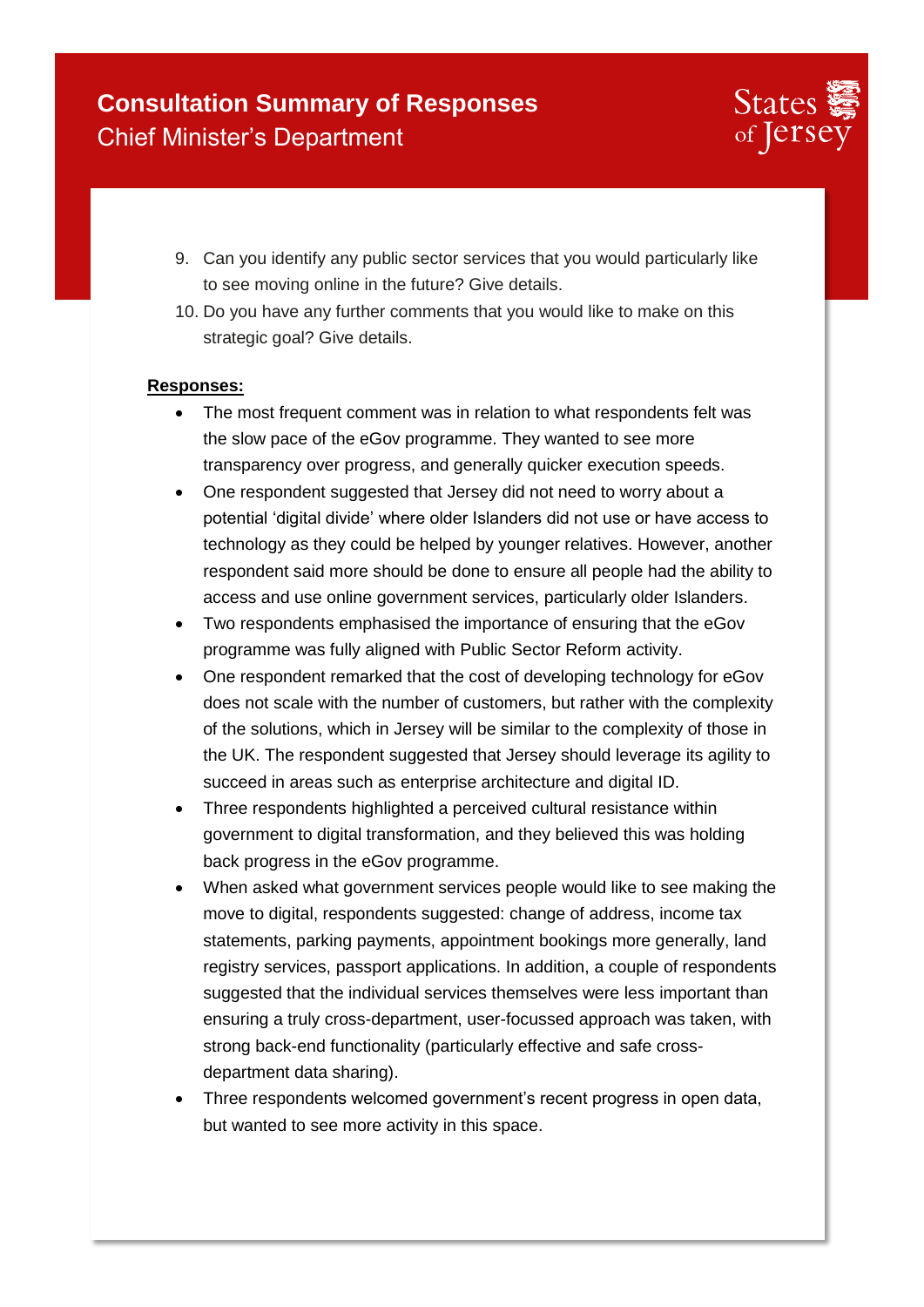

- Two respondents stated that it was crucial for government to clearly communicate the safety and benefits of using online government services to Islanders, to calm any concerns over cyber security or rogue use of data.
- Two respondents suggested that government could make islanders more comfortable with the idea of government managing their digital data by being more transparent about how this data is used.
- One respondent suggested that government should make a 'digital by default' declaration.
- One respondent suggested that driving licences and Population Office registration cards should be combined into a single digital ID from which the physical form carries the same weight as an EU identity card and the digital form could be used for online transaction with government and other entities.
- Two respondents wanted to see government services with pre-populated forms to make the process of interacting with government easier for the citizen. One also suggested that services should be designed for modern devices, such as for smartphones and tablets.

### **A Diverse and Innovative Digital Economy**

- 11. Do you think this section strikes the right balance between nurturing existing local digital businesses, and attracting inward investment? Give details.
- 12. What do you think are Jersey's main selling points, and main barriers, for digital businesses looking to relocate? Give details.
- 13. What are the barriers to local businesses making better use of technology (e.g. e-commerce / digital marketing). Give details.
- 14. Do you have any suggestions for how government procurement policy could do more to encourage growth in the local digital economy, without compromising on cost, quality and capability? Give details.
- 15. Do you have any further comments that you would like to make on this strategic goal? Give details.

### **Responses:**

• There was no consistent view as to what government's role should be in growing Jersey's digital sector, and in encouraging all sectors to make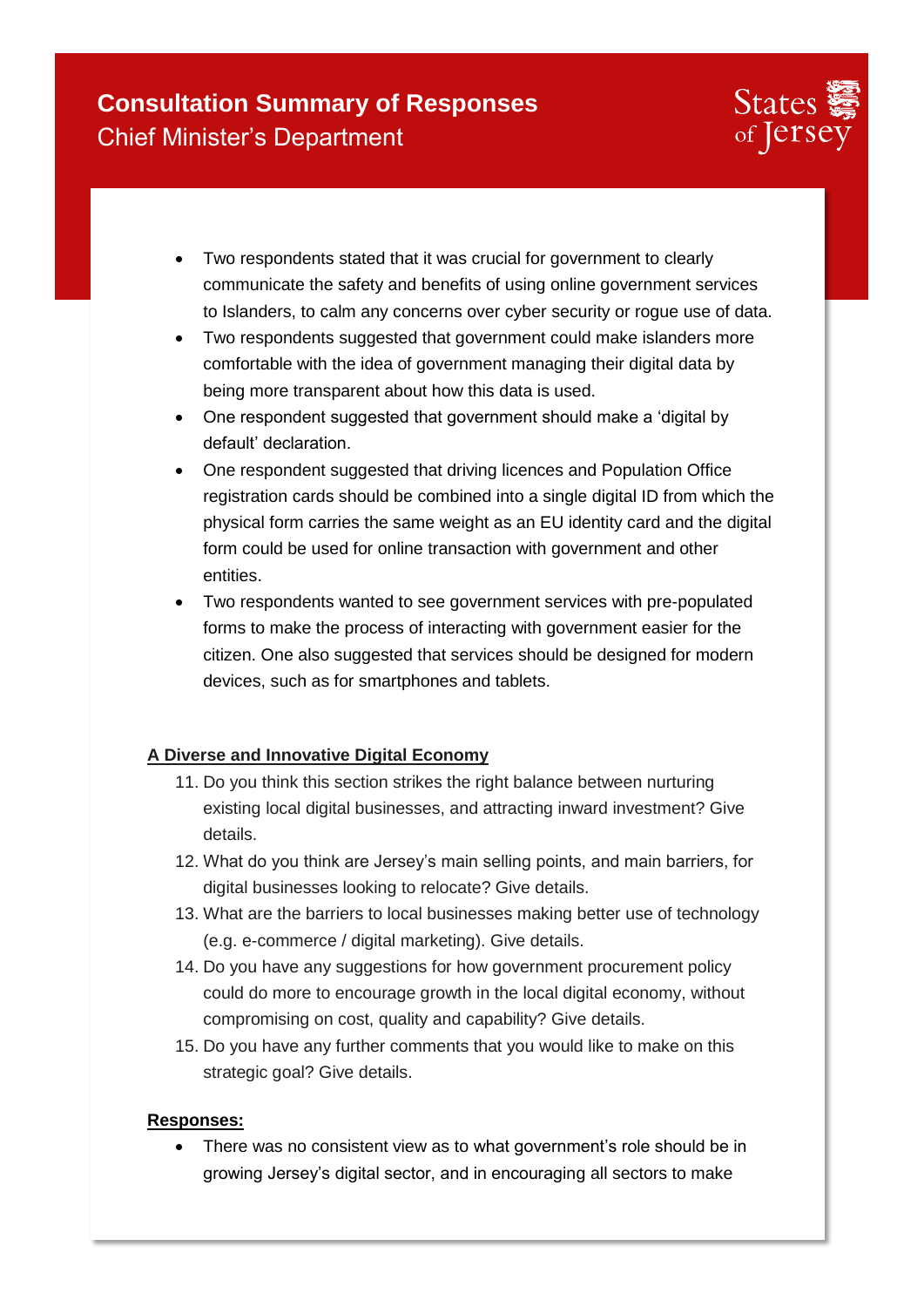

better use of technology. Some felt that government should provide more direct funding for start-ups and / or businesses with innovative ideas, while others felt it should concentrate on developing digital infrastructure and digital skills policy while clearing the road for businesses to operate in a clear and effective regulatory environment.

- The majority of respondents from the local digital industry stated that this was the most important section of the framework. A number of respondents suggested that this should be the overarching goal, with the other sections sitting beneath this and feeding into it.
- Eight respondents wanted a clearer numerical commitment from government on what its ambitions were in respect to growing the digital sector. A couple of these respondents suggested a '% growth in GVA' target / KPI.
- There were a number of requests for direct government funding and support, but a lack of consistency and detail on what this might look like. Suggestions included:
	- o Introducing cash incentives for start-ups looking to relocate to Jersey
	- o Dissolving the Jersey Innovation Fund and using this money to provide grants for start-up technology businesses
	- o Setting up a scheme whereby digital businesses compete for government grant funding from a pot of money, with applications assessed by world-class technology leaders
	- o Changing government procurement guidelines to give more weight to local technology suppliers for digital government projects
	- o Introducing Research and Development tax credits to incentivise investment in innovative enterprises in Jersey
	- o Introducing a match funding and risk investment stimulus scheme, as outlined in Digital Jersey's response
- A few respondents felt that this section should more clearly target growing Jersey's capability to develop and export technology products, although it was unclear from the responses what government's role in this would be.
- Four respondents wanted to see more visibility and action over the implementation of the Innovation Review Action Plan.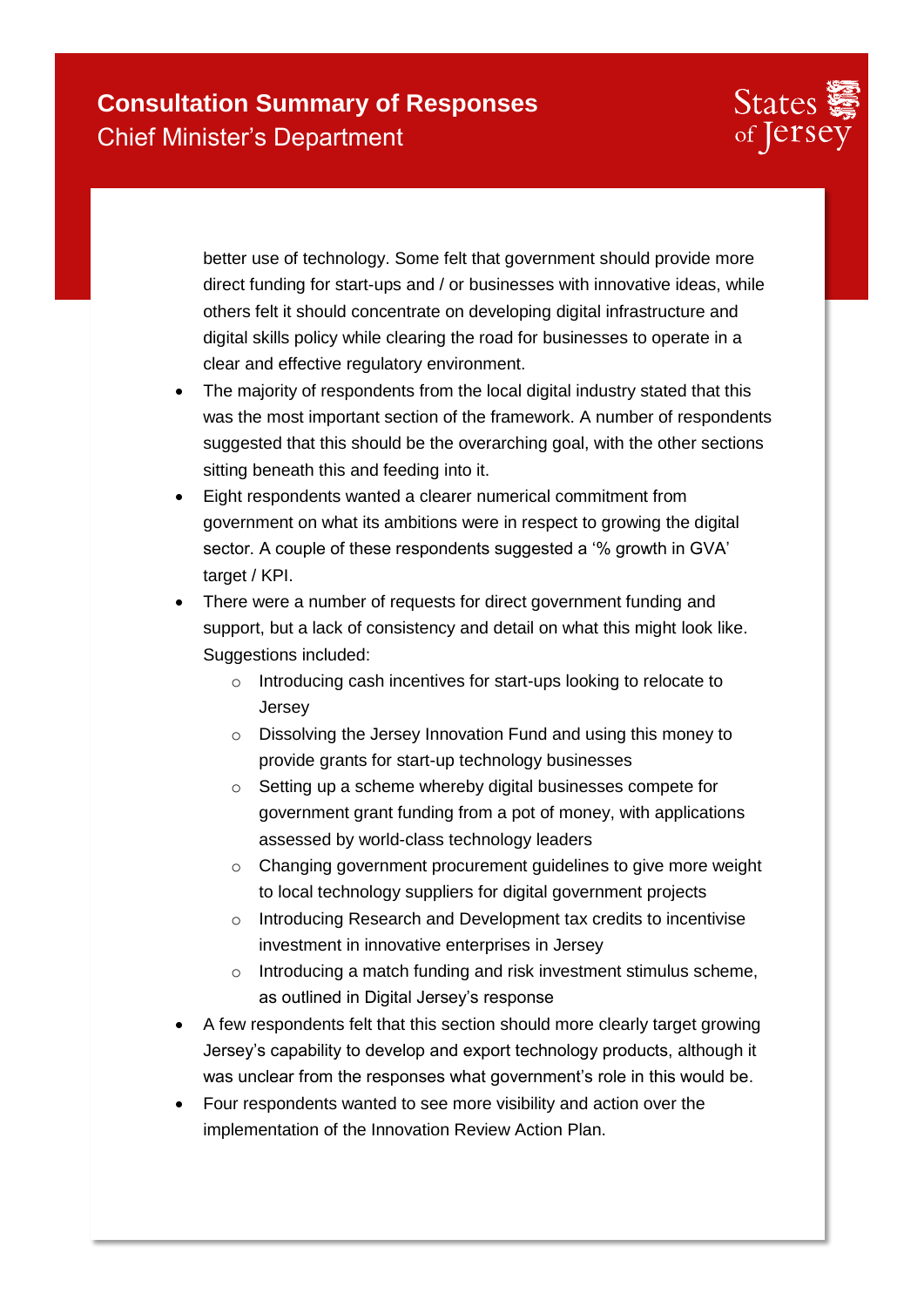

 A couple of respondents also identified crowd-funding as a potential source of funding, and asked government to be more proactive on providing enabling legislation for alternative funding vehicles.

### **A Favourable Environment for Emerging Technologies**

- 16. What role does government and / or Digital Jersey have, and what steps should they take, in keeping track of developments in emerging technology areas? Give details.
- 17. Other than those mentioned in the draft framework, are there any emerging technology areas that would be appropriate to Jersey's technology agenda, and that government should be actively tracking? Give details.
- 18. Do you have any further comments that you would like to make on this strategic goal? Give details.

- A few respondents from the digital sector felt that government was unwise to focus on a select group of emerging technology areas – such as FinTech and MedTech. They argued that 'backing winners' in technology was doomed to failure.
- However in contrast, a similar number of other respondents, including Digital Jersey, agreed that supporting Digital Jersey to grow the identified sub-sectors that are better suited to Jersey's strengths would improve the Island's chance of growing the local digital sector. These respondents also said it was important that Jersey maintained the ability to be responsive to new technology areas as and when they develop.
- One respondent suggested government or Digital Jersey should commission 'thought leadership' research into particular technology areas to determine how they might be of use to Jersey, e.g. distributed ledger technology.
- Two respondents suggested that government should be much quicker when it comes to putting in place enabling legislation for emerging technologies. An example given was government's virtual currency legislation that took "too long" to develop and finalise.
- Three respondents identified the need to have a specific strategy for directing foreign businesses to set up in, or relocate to, Jersey.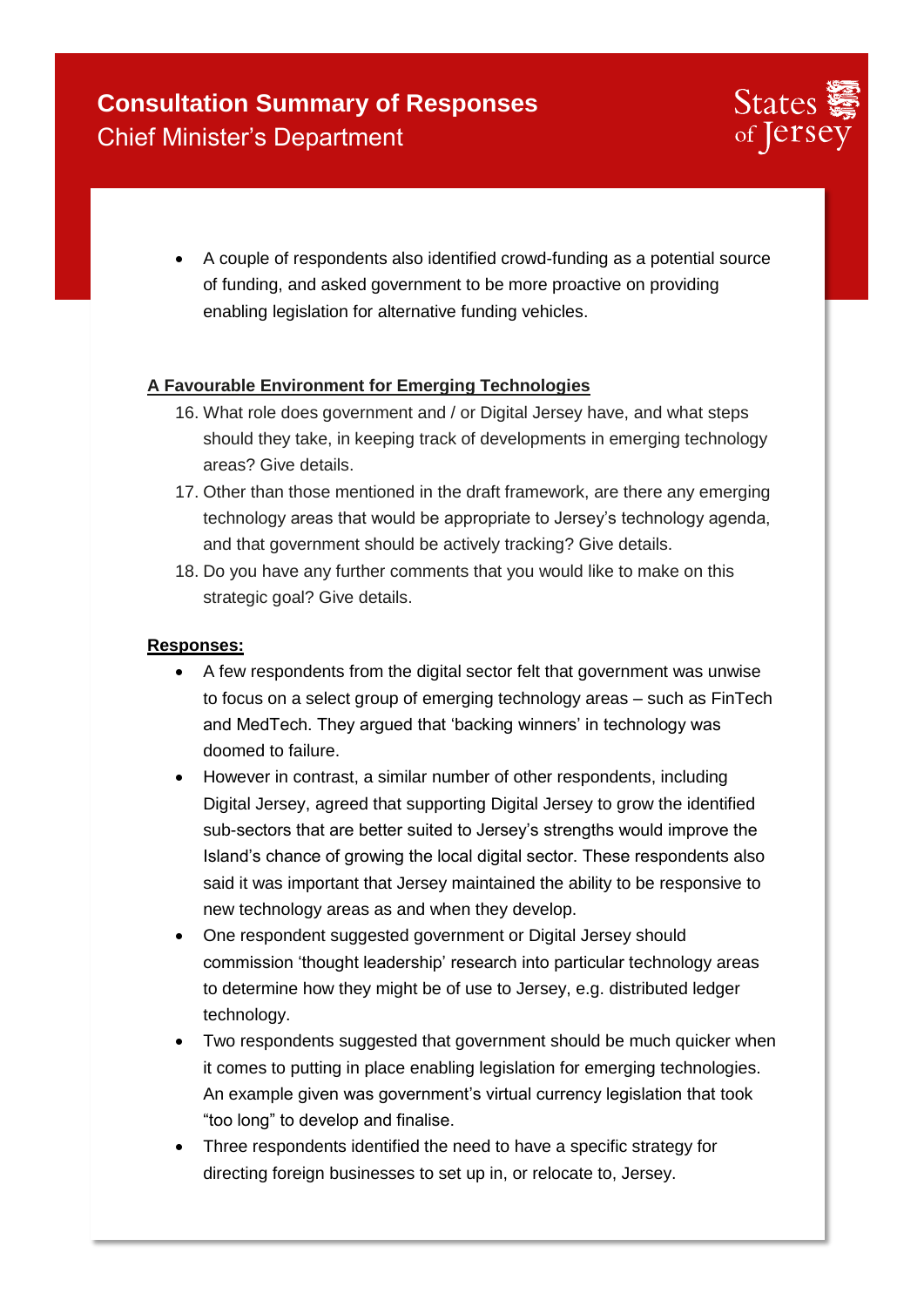

- A number of respondents, including Digital Jersey, wanted government and JFSC to create a regulatory sandbox to enable businesses to test innovative products, services, business models and delivery mechanisms in a live environment – particularly those operating in the FinTech and RegTech space.
- One respondent suggested that any new regulation or legislation that was related to anything digital should be sense checked by Digital Jersey.
- One respondent wanted to see Government and Digital Jersey being more vocal / visible about the successes taking place in MedTech in Jersey.

### **A Responsive Regulatory Environment**

- 19. What do you consider to be the right balance between aligning Jersey's regulation and legislation with international standards, and seeking to differentiate ourselves? Give details.
- 20. What is your experience of Jersey's IP regime? Is there more that government could do to make it friendly to digital innovation? Give details.
- 21. Do you have any further comments that you would like to make on this strategic goal? Give details.

- A couple of respondents stated that Jersey had the opportunity to have the best of both worlds when it came to regulatory independence vs. international interoperability.
- One respondent thought that there was a law officer resourcing bottleneck in government, slowing down the process of writing and updating legislation.
- A few respondents felt that the process for setting up a new business, particularly for foreign nationals, was extremely cumbersome and needed to be streamlined.
- Two respondents felt that government needed to take an official line on modern economic vehicles, such as Air BnB, far more quickly than to date to provide confidence and certainty.
- A couple of respondents stated that government's approach to regulation / legislation should be iterative rather than final.
- Three respondents felt that Jersey's IP regime was not transparent, and suggested that clearer signposting was needed.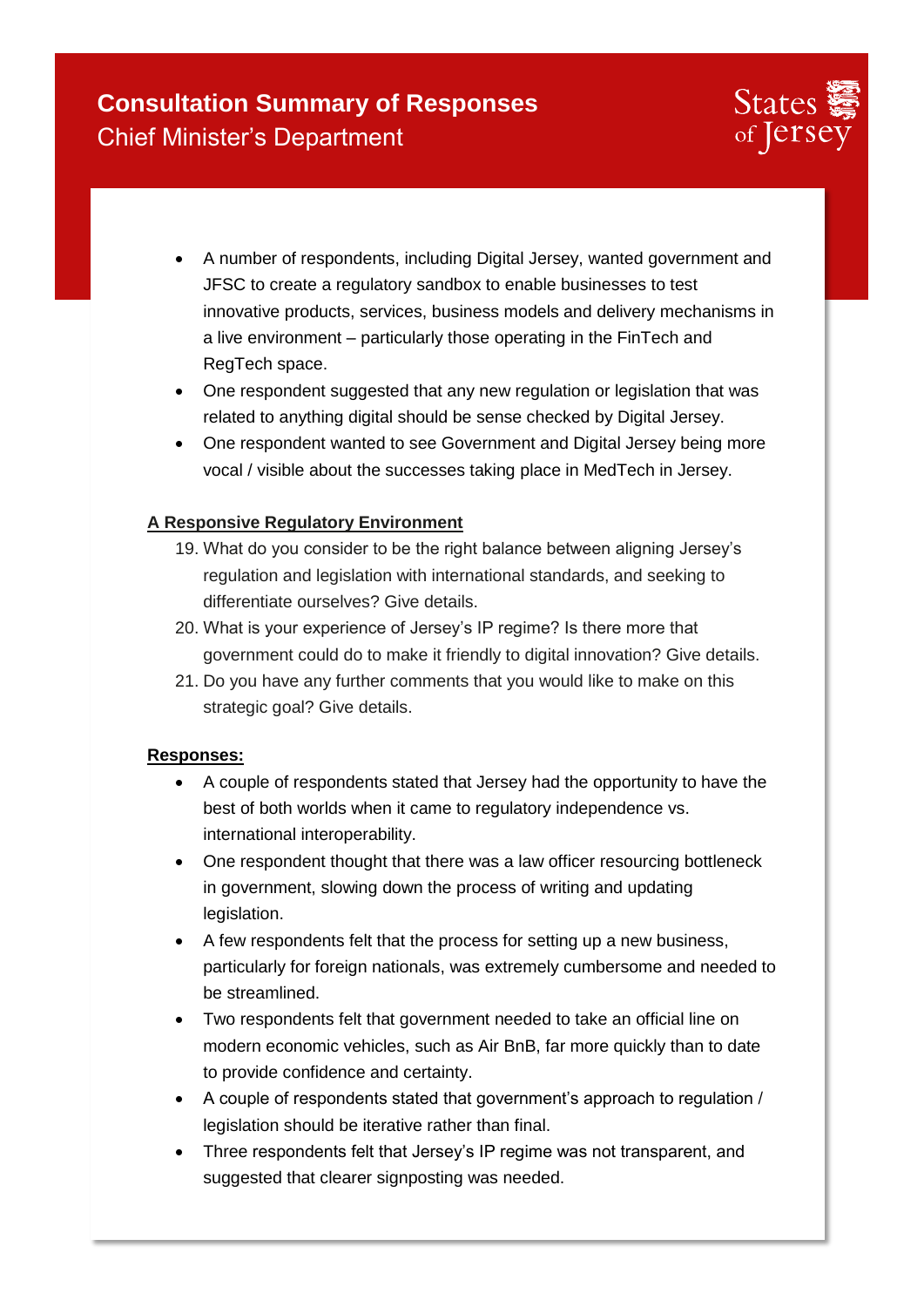

### **A Robust Cyber Security Framework**

- 22. What do you think the most appropriate role for government is in helping to ensure an appropriate level of cyber security in Jersey? Give details.
- 23. Do you have any further comments that you would like to make on this strategic goal? Give details.

- Two respondents emphasised that government cyber security credibility was essential for the success of eGov. Noting that if government wants to encourage more people to make use of online services, it will need to handle more personal data in electronic format, so strong internal cyber security will be paramount.
- Respondents from the digital sector said they would be concerned if there was any intent to impose a 'Great Firewall of Jersey' – e.g. centralised rules on network access. Instead they feel government's role should be to educate the private sector and the public to take cyber security more seriously.
- Most respondents that addressed cyber security highlighted the fact that it is about much more than network security, but is also crucially about people and places. Any government strategy should set out how they plan to encourage education of people in cyber security.
- One respondent suggested that there may be a need for regulatory encouragement in some areas, e.g. a basic level of cyber security as a licensing requirement for certain parts of the financial services sector.
- One respondent suggested that cyber threats and best practices should be shared both in the public and private sector – and that government could play a role in facilitating this information sharing.
- One respondent suggested that it would be useful as an awareness raising measure for law enforcement agencies to make public the nature and extent of cybercrime affecting local individuals and businesses.
- One respondent did not believe that government should invest in internal cyber security resources, but should rather move its legacy infrastructure to cloud-based services where they would benefit from experienced cyber staff constantly monitoring the environment.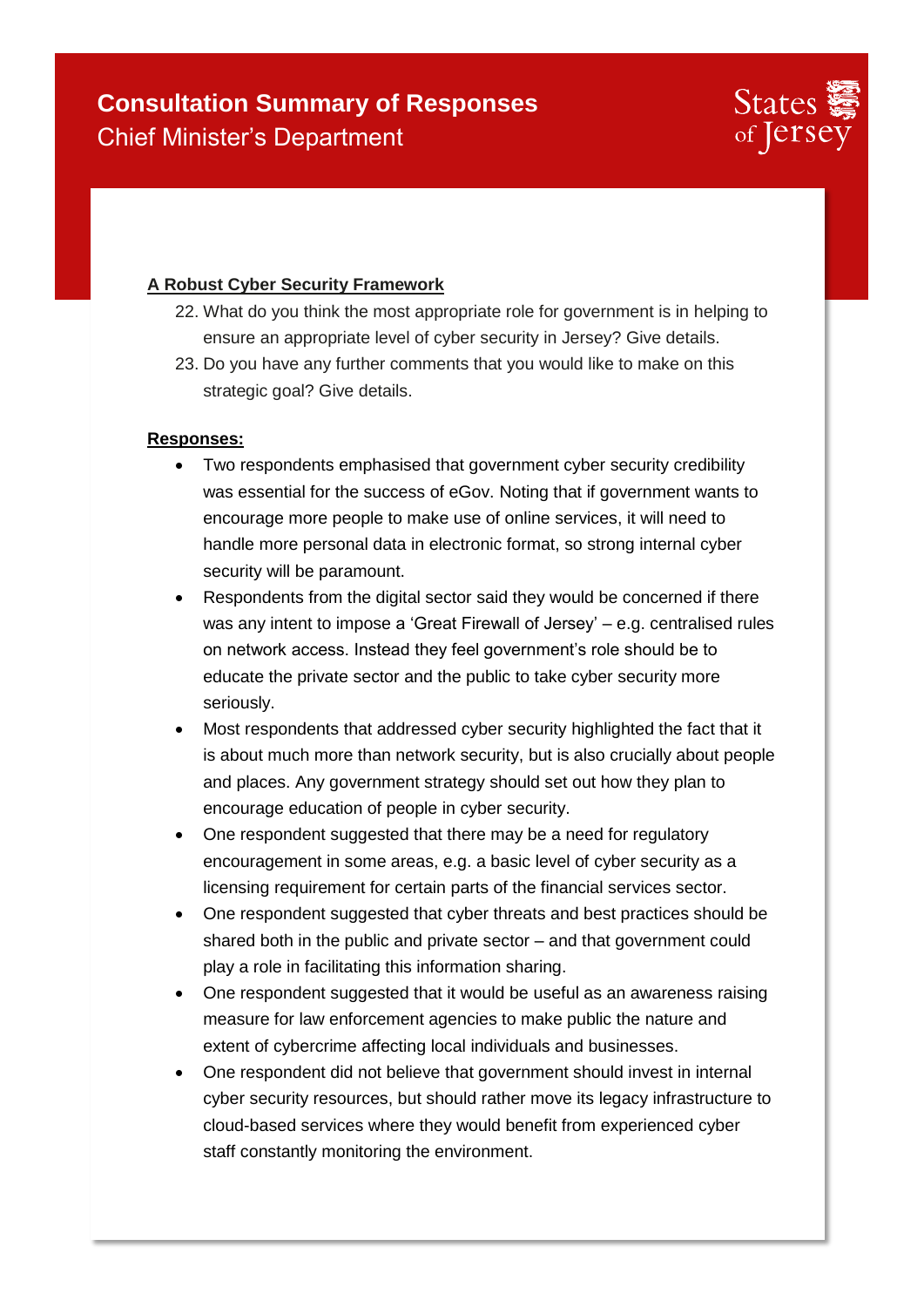

### **A Secure and Effective Data Protection Framework**

- 24. Do you agree with government's ambition to ensure adequacy with the GDPR and New Directive? Give details.
- 25. Do you believe that there would be benefits in working with Guernsey on data protection policy? Give details.
- 26. Do you have any further comments that you would like to make on this strategic goal? Give details.

#### **Responses:**

- There was overwhelming support for government's ambition to align our data protection regulation with the EU's GDPR, although two respondents did express some concern over sticking to the GDPR regulation too rigidly, and stated they would prefer to see a more flexible approach to aligning with GDPR.
- One respondent wanted clarification on Jersey's position on breach notifications, while another suggested that Jersey should implement a "breach notification law" for Jersey resident companies.
- Most respondents agreed with government's ambition to work closely with Guernsey on data protection policy, with one cross-island businesses saying a unified approach would benefit their operations.

#### **Other comments**

27. Do you have any further comments in relation to the draft Digital Policy Framework that you feel have not been addressed in this consultation? If so, give details.

Minister/department response to this feedback:

### **Next Steps**

We are grateful to all the respondents, and to those that attended the various events, for their valuable input.

The States of Jersey has committed to releasing a new version of the framework in the autumn. In the meantime, the Chief Minister's Department will work with